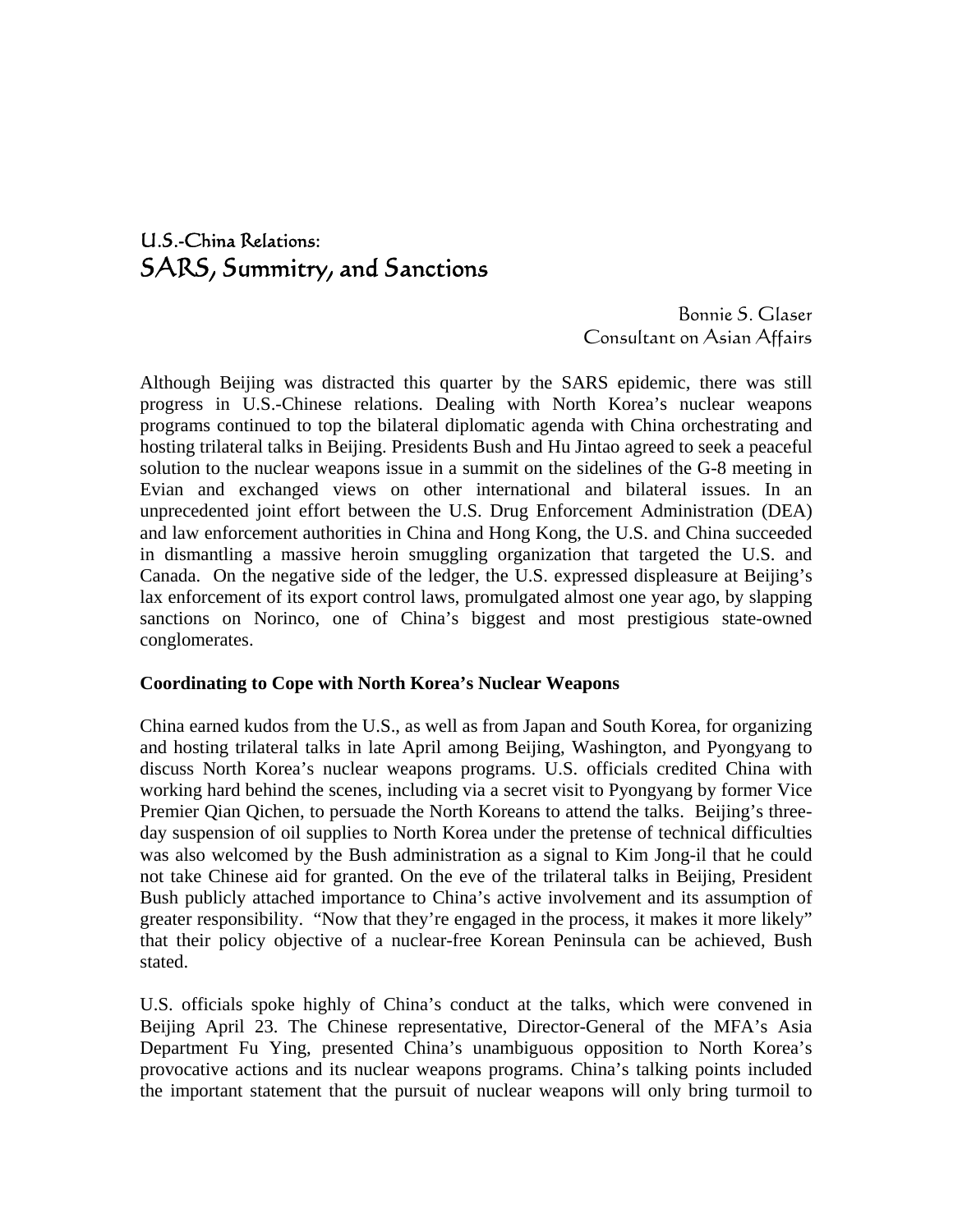North Korea. One U.S. official who participated in the talks noted that Beijing was clearly "in our corner." Another official characterized China's stance as providing "tough love," with an emphasis on "tough." Washington was also pleased that China's presentation included reference to the 1992 North-South nuclear agreement and did not mention the 1994 Agreed Framework. Bush administration officials interpreted this as signaling two key shifts in Chinese policy: 1) recognition by China that a return to the Agreed Framework is not favored by the United States and is thus impracticable; and 2) endorsement of the U.S., Japanese, and South Korean position that the North Korean nuclear problem must be dealt with multilaterally rather than as a bilateral U.S.-North Korean problem.

Following the talks, President Bush expressed his appreciation for China's positive efforts by phone to China's President Hu. According to China's *Xinhua News Agency*, the fundamental issue on which the two leaders agreed was the need to peacefully resolve the North Korean nuclear weapons problem. Bush stressed that he would continue "this process to solve the issue through diplomatic means" and Hu agreed that the talks were "a good beginning for a peaceful resolution to the issue." Apart from this common point, however, there were obvious differences in U.S. and Chinese assessments of the talks and their approaches on how to proceed that surfaced over the next few days.

First, Hu reminded Bush that the security concerns of the North Koreans should also be addressed. The Bush administration insists that the U.S. won't discuss provision of security assurances until North Korea unilaterally and unconditionally dismantles its nuclear weapons programs. Beijing contends that North Korea's desire for security assurances is reasonable and believes that Pyongyang is unlikely to agree to verifiably dismantle its nuclear programs without a U.S. pledge to not use force against it.

Second, the U.S. views North Korea's frank admission that it already possesses nuclear weapons and is reprocessing spent atomic fuel into weapons material as the most prominent feature of the trilateral talks and accused the North of once again resorting to blackmail. The Chinese, in an unusual briefing for Western diplomats, revealed that North Korea had presented a proposal to the U.S. that included the dismantling of its plutonium-based nuclear program. Privately, the Chinese urged Washington to consider and respond to the proposal, but the U.S. side judges it to be a nonstarter.

Third, the Bush administration is trying to win international support for interdicting North Korean vessels suspected of carrying illegal drugs, counterfeit money, weapons shipments, or nuclear materials to increase pressure on the North to negotiate an end to its nuclear weapons program. Beijing remains wary of the value of sanctions in persuading Pyongyang to reverse course and is concerned about any measures that could destabilize the country and lead to a large flow of refugees across the border in northeast China. The Chinese also believe that until the U.S. unveils its promised "grand bargain," North Korea will not put its nuclear programs on the negotiating table.

The Chinese did not object to the proposal to expand the talks to include Japan and South Korea and agreed to convey the suggestion to Pyongyang, but they are not certain that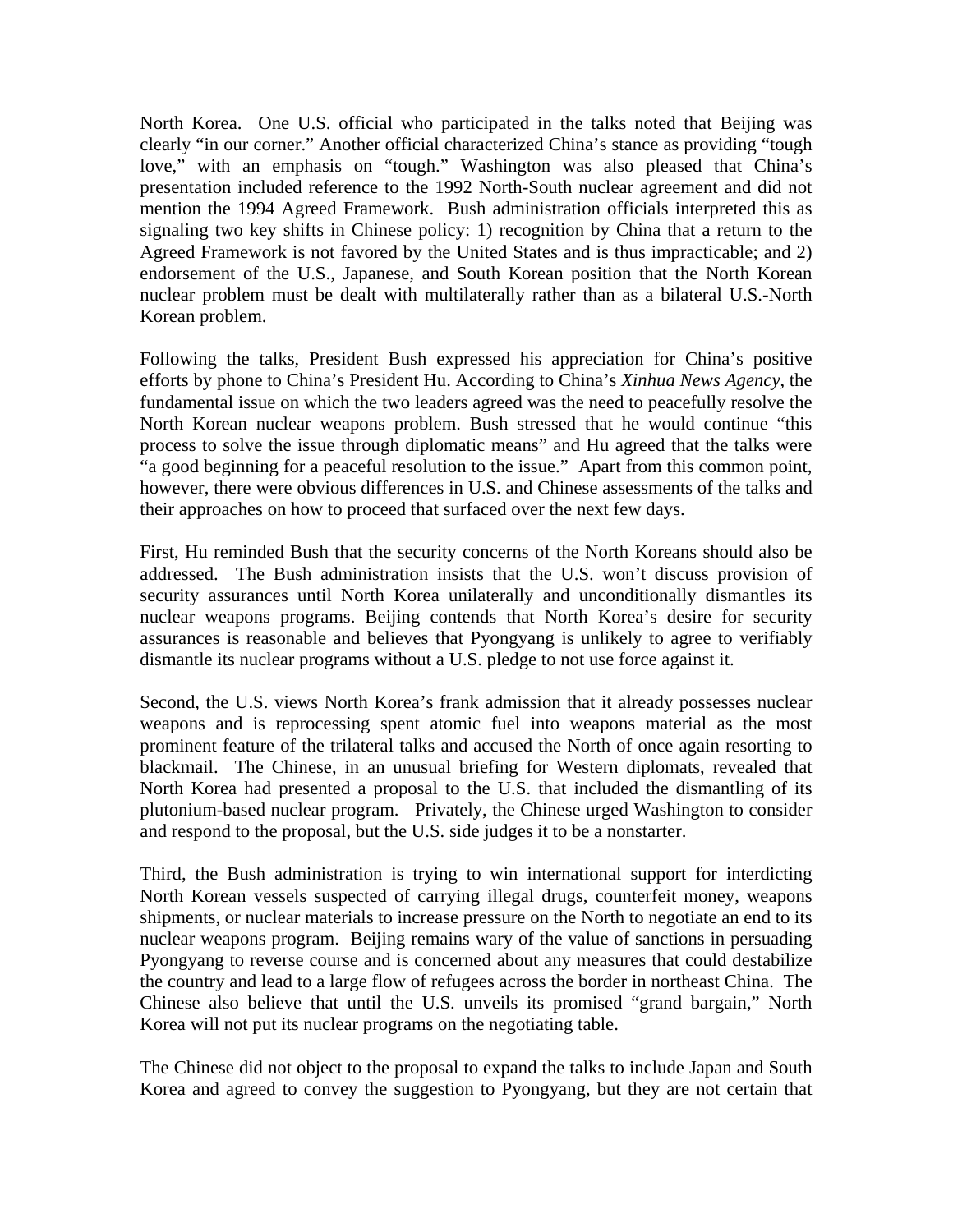they can convince the North Koreans to include other parties. They hope, therefore, that the U.S. will agree to hold another round of trilateral talks if Pyongyang nixes the fiveparty talks proposal. Beijing's foremost objective is to keep the diplomatic process alive and the Chinese worry that the U.S. approach will result in the breakdown of the talks, or even worse, a new conflict on the Korean Peninsula.

#### **Bush and Hu Confer on the Sidelines of the Evian G-8 Summit**

The threat posed by North Korea's nuclear weapons programs was at the top of the agenda when Presidents Bush and Hu met in Evian, France on the sidelines of the Group of Eight (G-8) summit on June 1. Bush again expressed his appreciation to China's president for hosting the April trilateral talks and underscored the importance of Beijing's cooperation in the peaceful resolution of the North Korean nuclear weapons issue. He also reiterated to Hu the U.S. view that China has significant influence over North Korea. The two leaders agreed on the need to work together to achieve a diplomatic solution. Both sides also shared the view that the Japanese and South Koreans have a role to play, but Hu emphasized the urgency to get North Korea back to the table.

Hu conveyed and asked the U.S. to consider a demand from Pyongyang for some sort of bilateral contact within a multilateral format. Bush did not rule out a bilateral exchange as long as other countries were at the table. According to the U.S. senior administration official who briefed the press following the meeting, the Chinese seemed satisfied with the assurance that the U.S. would be willing to listen to North Korea concerns while sitting at the table with other parties present.

The two leaders also discussed the war on terrorism and President Bush welcomed China's decision to sign onto the Container Security Initiative, which has not yet been finalized, but is expected to take place in the coming weeks. The subject of Iran came up briefly, with Bush stressing his concerns about the grave threat posed by Iran's pursuit of nuclear weapons and the need for the U.S. and China to work together to address the threat. The urgency to combat proliferation in general was also discussed. President Bush highlighted the need for Beijing and Washington to fight proliferation together. According to the U.S. briefer, Bush acknowledged that even U.S. companies engage in some degree of proliferation around the world and both countries have to be more effective in implementing their respective controls on proliferation. Hu insisted that China has put in place a "comprehensive system" to prevent proliferation. The U.S. side hopes that Beijing will enforce it more effectively.

On Taiwan, Hu voiced Chinese concerns about forces on the island moving toward independence and, in the words of the U.S. briefer, Bush repeated the position that the U.S. does not support independence. Chinese media accounts of the exchange claimed that Bush has expressed his opposition to Taiwan independence as he had during his summit meeting with Jiang Zemin in Crawford last October. In what may have been a gesture of American support for Hu Jintao's leadership or a warning to Taiwan President Chen Shui-bian to avoid taking any provocative steps in the runup to the Taiwan presidential elections next March – or both – Bush elevated the stance of not supporting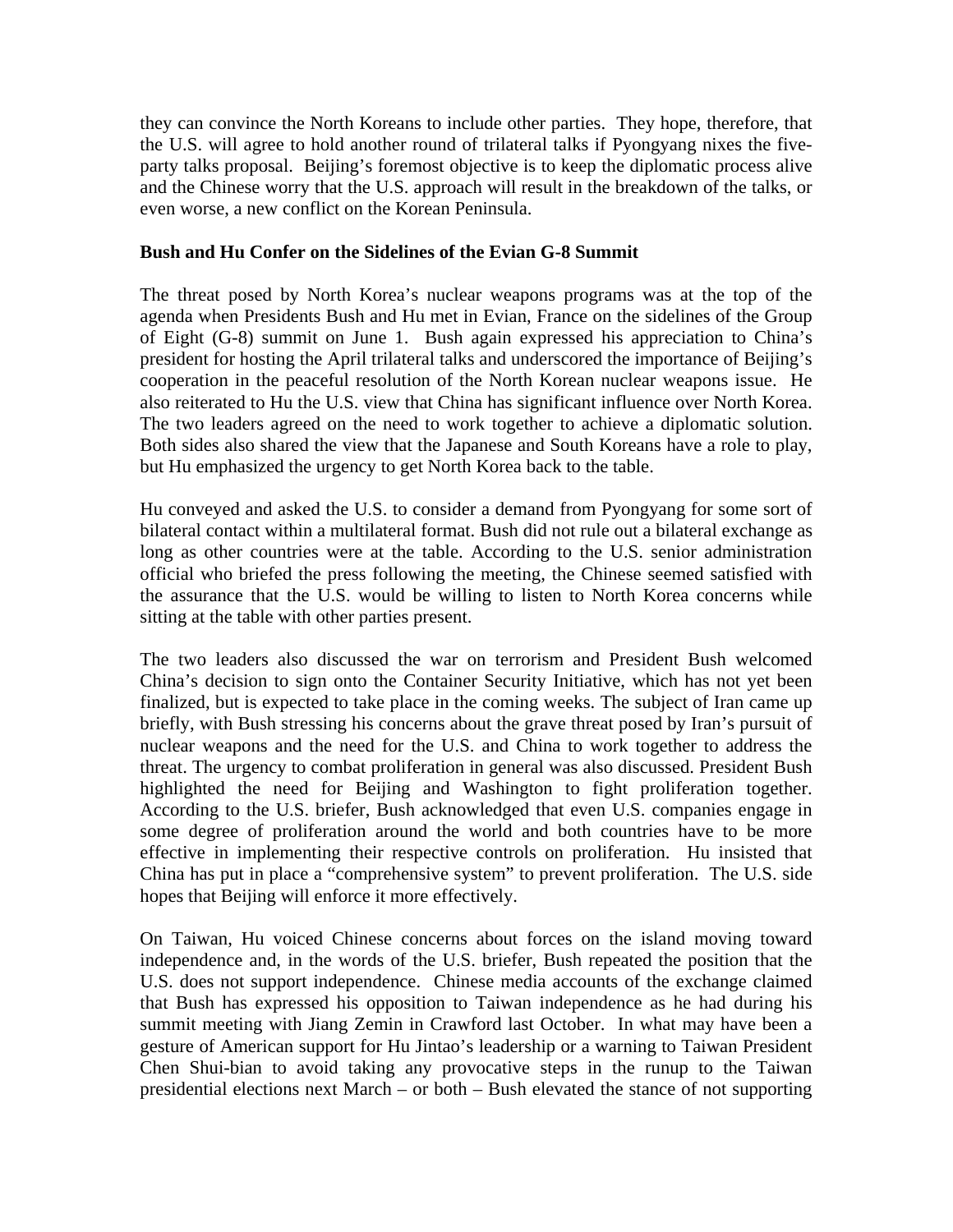Taiwan independence to the same level as the three communiqués and the Taiwan Relations Act, terming all three components of the U.S. "one-China" policy. Moreover, in contrast to the tough language that President Bush employed in April 2001 when he vowed that he would do "whatever it takes" to help Taiwan defend itself, Bush was quoted by the senior U.S. official as pledging within the context of our "one-China" policy, "if necessary," to "help Taiwan to the extent possible defend itself" through the provision of defense weapons as required in the Taiwan Relations Act.

President Bush restated his vision of a candid, constructive, and cooperative relationship between the two countries. He also issued an invitation to President Hu to visit Washington at his convenience, perhaps later this year or in early 2004. Hu accepted the invitation and both leaders committed themselves to continuing and accelerating highlevel visits between the U.S. and China.

The atmospherics of the Bush-Hu summit were "pretty good," from the perspective of the senior briefer, who noted that there was a bit more give-and-take than usually occurs in such meetings. The Chinese were undoubtedly pleased with President Bush's constant refrain that the two countries need to work together more closely to achieve common objectives. This meeting was especially important for Beijing because it was the first summit with the U.S. since Hu assumed the presidency. In addition, it was the only highlevel bilateral meeting in the first half of this year since Vice President Dick Cheney's planned trip to Asia in April was postponed due to the Iraq War.

## **U.S. Slaps Sanctions on Norinco for Proliferating Missile Technology**

In a sign of growing U.S. impatience with the gap between Chinese rhetoric and action in its nonproliferation policy, the Bush administration imposed tough sanctions on one of China's biggest and most prestigious state-owned conglomerates in May. The U.S. alleged that the North China Industries Corporation (Norinco) supplied missile technology to Iran in violation of a 1998 Executive Order and China's own export controls issued last August. The sanctions barred for two years all exports by Norinco and its subsidiaries to the United States, which were estimated at over \$100 million last year, and prohibit any contracts between U.S. government agencies and the Chinese company during that period.

U.S. officials claimed that Washington had evidence that Norinco sold missile technology to the Shahid Hemmat Industrial Group, the Iranian government agency in charge of developing and manufacturing ballistic missiles. A State Department spokeswoman said that the penalties were imposed because of U.S. government determination that the Chinese transfer had made a material contribution to Iran's efforts to use, acquire, design, develop, produce, or stockpile missiles capable of delivering weapons of mass destruction (WMD). The sanctions took effect on May 9 and were disclosed in documents filed with the Federal Register. They are thought to be the severest yet imposed against a Chinese company.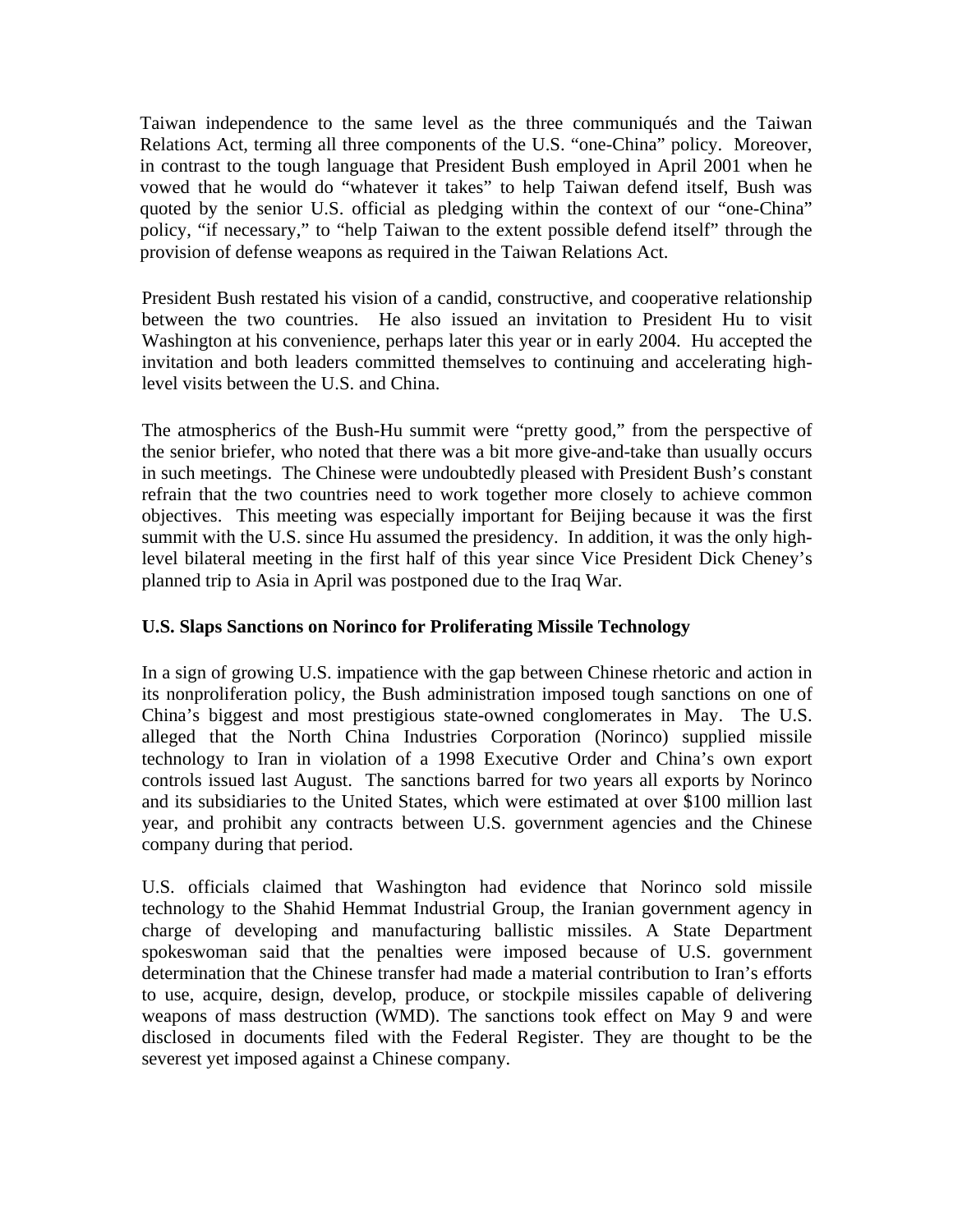Although the Bush administration lauded China's promulgation of new export control laws last summer aimed at stemming the flow of technology used to manufacture WMD and missiles, U.S. officials say that Beijing continues to lack a rigorous enforcement mechanism. The sanctions were a wakeup call to the Chinese leadership that despite expanding U.S.-Chinese cooperation on important issues like the war on terrorism and resolving the North Korean nuclear threat, the U.S. remains committed to combating proliferation and will not overlook ongoing and egregious violations.

The Chinese government denied the U.S. charges, insisting that Beijing opposes the spread of WMD and their carrier rockets. A Foreign Ministry statement faxed to reporters contained ambiguous language, however, noting that Norinco had not provided assistance to the "relevant projects of Iran," thus leaving open the possibility that the Chinese corporation had offered aid to other illicit Iranian ventures. Norinco subsequently issued an unequivocal statement that termed the sanctions "utterly groundless" and insisted that the company had "never assisted any country in developing such missiles" and does "not have technological capabilities in this area." "The economic and trade cooperation between our corporation and Iran is entirely carried out within the permissible limits under the above policy and related export control laws and regulations," the statement read. Citing economic losses as well as damage to the corporation's international image, Norinco reserved the right to take legal action against the U.S. government.

## **U.S. Opts not to Censure China on Human Rights**

In a departure from past practice, the United States decided not to sponsor a resolution on China's human rights practices at the United Nations Commission on Human Rights in Geneva in April. The move came just two weeks after the State Department's annual human rights report condemned China, saying that its human rights record throughout 2002 "remained poor, and the government continued to commit numerous and serious abuses." The report cited continuing human rights violations, including the arrests of democracy activists, trials of labor leaders, and the imposition of death sentences against two Tibetan dissidents.

The decision was undoubtedly made to avoid irritating Beijing at a time when Washington is seeking Chinese cooperation to resolve the nuclear weapons crisis in North Korea and combat terrorism. In addition, the U.S. may have wanted to reward Beijing for not vigorously opposing the war in Iraq. If the Bush administration had submitted a censure resolution, it would have had symbolic meaning, but would not have been supported by more than a few of the 53 nations on the UN Human Rights Commission, which is currently chaired by Libya. Last year, the U.S. was denied a seat on the commission and was unable to table a resolution.

A State Department spokesman explained the decision as based on what the administration believes will best advance the cause of human rights in China. He maintained that the Bush administration's approach to promoting the human rights of Chinese citizens had achieved "limited but significant progress," highlighting Beijing's commitment to unconditionally cooperate with UN mechanisms, including the Special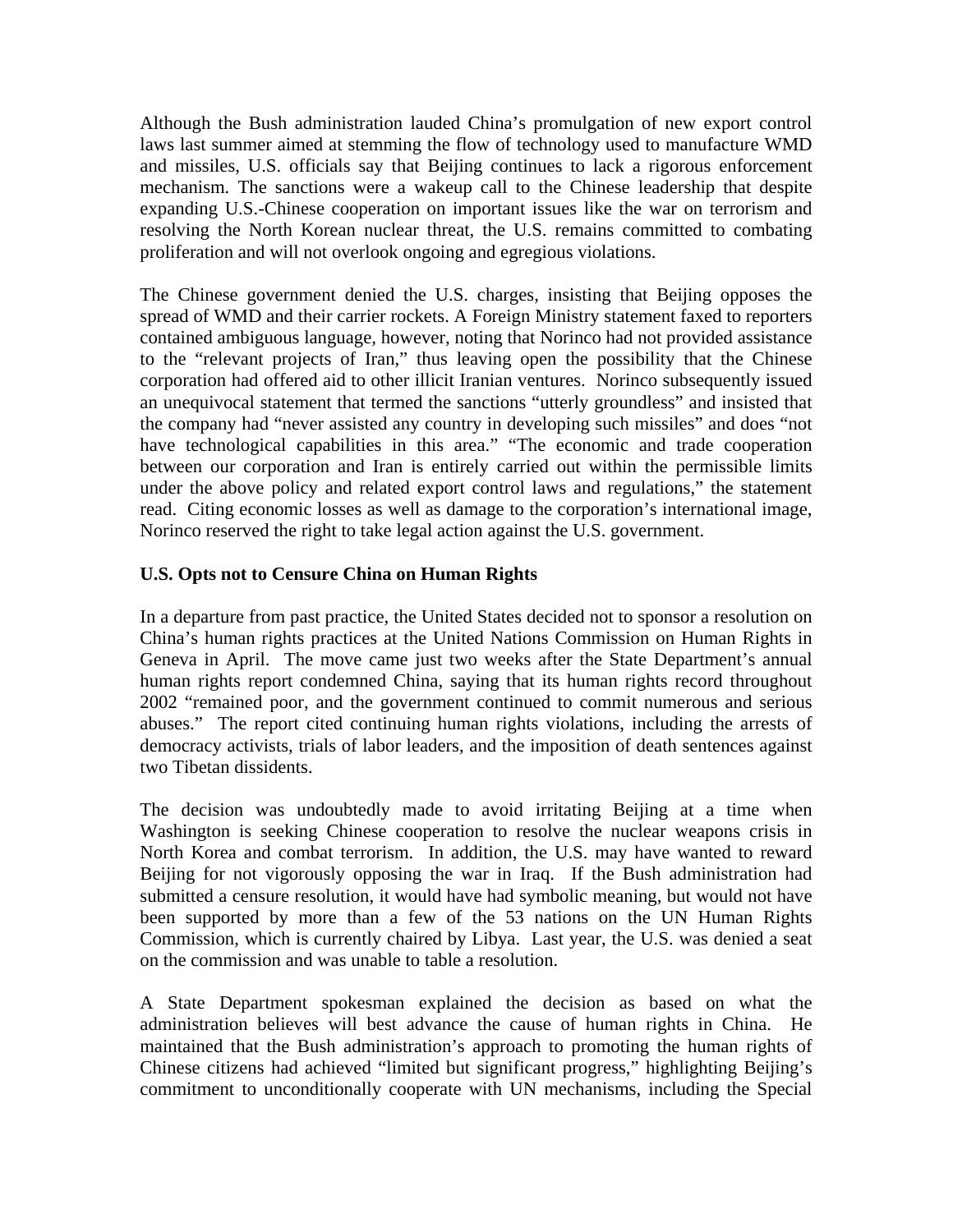Rapporteur on Torture and the Working Group on Arbitrary Detention; China's decision to invite the U.S. Commission on International Religious Freedom; China's welcoming of the Dalai Lama's special representatives to visit Lhasa; and the release of a significant number of political prisoners. The spokesman acknowledged that there had been some recent backsliding in China's human rights record, but emphasized that the U.S. sees an opportunity to make progress with the new Chinese government. Advancing human rights in China remains "a key element of our overall China policy," he asserted, pledging that the Bush administration would continue to press Beijing to improve its human rights practices.

#### **Cooperation to Break International Drug Syndicate Yields Results**

In an unprecedented joint effort between the U.S. Drug Enforcement Administration (DEA) and law enforcement authorities in China and Hong Kong, the U.S. and China succeeded in dismantling a massive heroin smuggling organization that targeted the U.S. and Canada. The collaborative endeavor, Operation City Lights, led to the arrest of dozens of criminals on the mainland, in the U.S., India, and Hong Kong. They were associated with a Fujian-based organization that was responsible for smuggling more than \$100 million worth of Southeast Asian heroin into the U.S. over a three-year period.

Law enforcement officials from China and the U.S. jointly headed a command office that was set up in the Fujian Public Security Bureau. In the past, the two sides had engaged in discussions before or after arrests, but this marked the first time that they conducted a joint operation. DEA Acting Administrator William B. Simpkins applauded China's cooperative efforts. In a DEA news release, Simpkins said that the success of the joint investigation was made possible by real-time sharing of information by the U.S., China, and Hong Kong. "We have begun an excellent working relationship which we are confident will continue to grow," he concluded.

## **SARS Causes Crisis of Confidence at Home and Abroad**

The epidemic of severe acute respiratory syndrome (SARS) and its mishandling by the Chinese leadership sullied China's international reputation and created a crisis of confidence at home this quarter. On April 20, just 10 days after China's Health Minister Zhang Wenkang had described SARS as "under effective control" and claimed that Beijing had only 22 cases, the government admitted that the epidemic was far more serious and declared the existence of hundreds more confirmed and suspected cases. The health minister was sacked, along with Beijing's mayor, who had declared the city safe. Chinese officials attributed the fiasco to incompetence, claiming that accurate figures had not been reported to higher authorities in a timely manner, but it was apparent that a coverup had taken place. The leadership's perennial obsession with the preservation of social stability had taken precedence over the protection of the social welfare of its citizens.

Anger overseas mounted about the months of Chinese prevarication about the extent of SARS and the reluctance of the government to cooperate with the international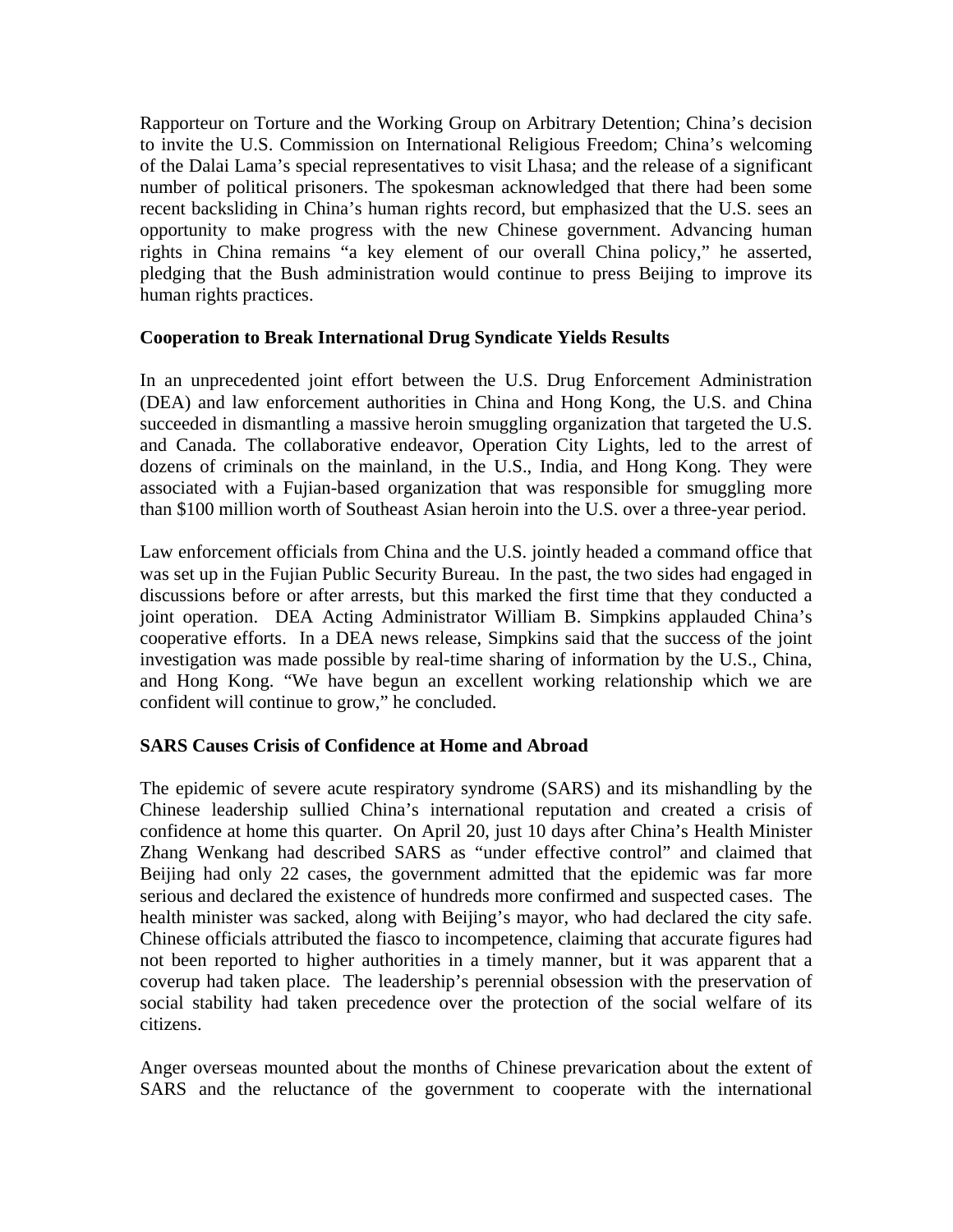community. Only after a two-week wait were inspectors from the World Health Organization (WHO) permitted to travel to the SARS outbreak's epicenter in Guangdong. Even after the epidemic was declared under control, international health experts warned that China's failure to closely track the spread of the virus raised questions about the reliability of Chinese statistics. Doubts were especially voiced about the advisability of traveling to interior cities and provinces, where medical monitoring and public health care are sorely inadequate.

The SARS epidemic forced the postponement of prestigious conferences in the capital and elsewhere in China, including the Boao Forum for Asia, slated for mid-May in Boao, on the southern island province of Hainan. Tourism, airline travel, trade, and investment slowed as foreigners shunned Beijing and Guangdong province. The economic impact of the epidemic remains uncertain, but rough estimates made by international economists suggest that China's GDP growth for 2003 could be reduced by between 0.5 to 2 percent. More enduring, however, is the blow to the confidence of foreign investors and the global community who have been reminded of the uncertainties in dealing with China. Beijing was the last city in the world to remain under a WHO advisory urging travelers to avoid nonessential travel. The travel warning was lifted June 24, after no confirmed new cases had appeared for 20 days. On that date, a cumulative total of 5,327 SARS cases had been confirmed on the Chinese mainland during the epidemic, with 4,934 fully recovered and 348 deaths.

Even before Beijing divulged the extent of the spread of SARS in China, Washington took steps to encourage Chinese transparency and collaborative efforts with American and international health organizations. In early April, two weeks prior to the firing of China's Health Minister Zhang Wenkang, Health and Human Services Secretary (HHS) Tommy Thompson phoned Zhang to discuss the SARS epidemic and the two officials agreed to work together with public health experts to resolve the global outbreak. Thompson told Zhang that the U.S. and HHS are "truly committed to this being a collaborative effort with China." In a statement that later proved false and contributed to his demise, China's health minister told Thompson that the epidemic had peaked in China in late February.

Thompson again exchanged views by phone a month later with Chinese Vice Premier and Zhang's successor as health minister, Wu Yi. Thompson praised the Chinese government's measures to contain the disease and offered to provide support and assistance to China to fight the disease. The two health officials agreed to strengthen their nations' cooperation in the prevention and treatment of SARS. Thompson specifically proposed a multiyear, multimillion dollar effort to expand collaborative work in epidemiological training and the development of greater laboratory capacity in China. These efforts will increase the number of HHS personnel working in China beyond the two Center for Disease Control employees currently stationed in Beijing. In addition, the United States Agency for International Development provided \$500,000 in emergency funds to help China bolster its strained public health system. The money was earmarked for the Red Cross Society of China to purchase protective gear and other medical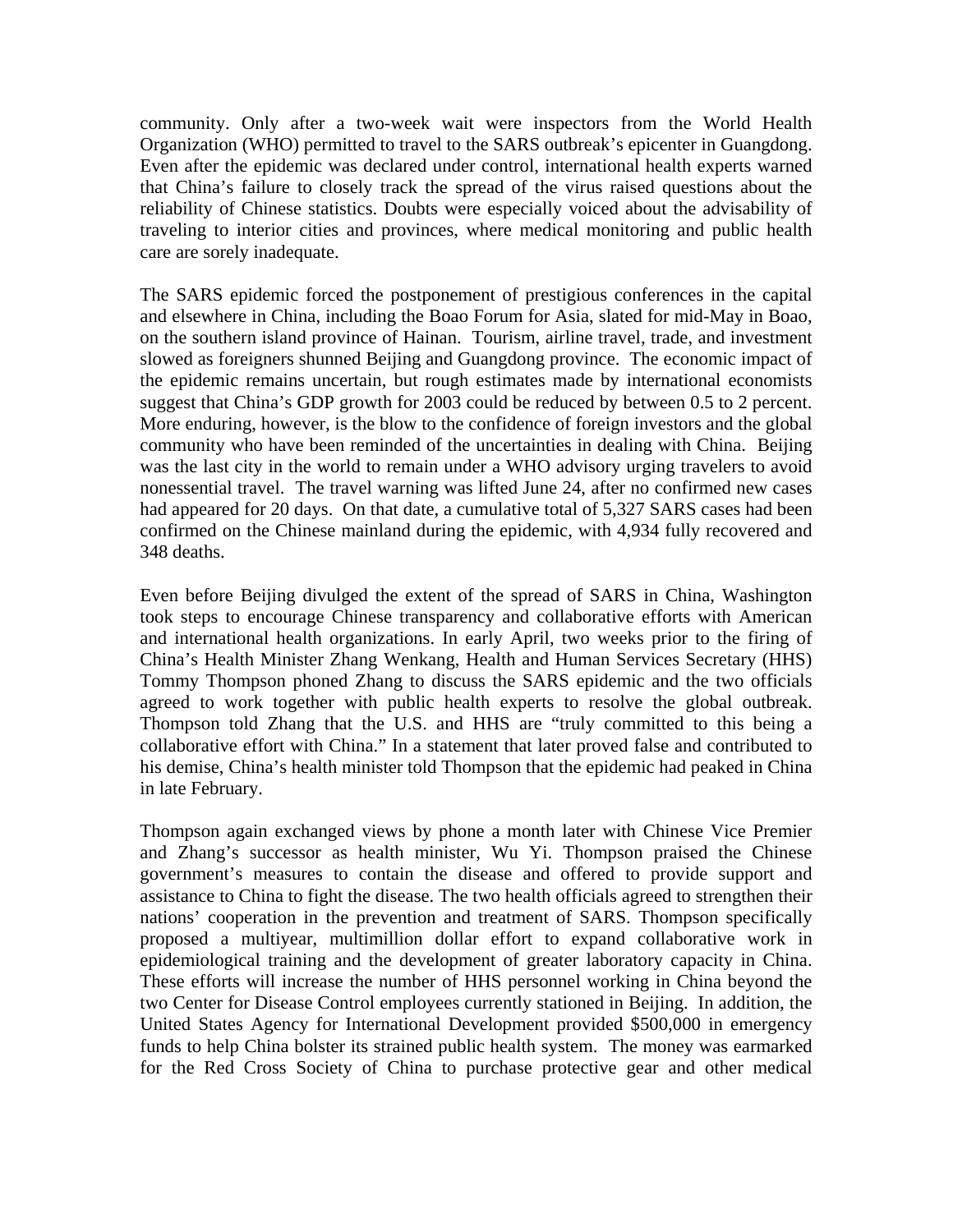consumables including thermometers, protective goggle, gowns, and masks to protect against SARS.

Finally, President Bush supplied much needed political support to President Hu in a phone call in late April in which he lauded the Chinese government's extraordinary work in fighting SARS. Hu, in turn, told Bush that SARS is the common enemy of all human beings, and assured the U.S. president that he and his country stand ready to enhance cooperation with the international community to vanquish the disease. When the two leaders met in Evian, Bush praised Hu's willingness to be transparent on the SARS issue and spoke highly of Hu's leadership in combating the epidemic.

#### **Summing Up and Looking Ahead**

The relatively quick and decisive victory by the U.S. and allied forces over Iraq has further convinced China of the potency of U.S. power and the resolve of the Bush administration to eradicate threats to American interests around the globe. Beijing is relieved that it is not a prime target of U.S. concern and has attached priority to preserving an amicable and cooperative relationship with the United States. The Bush administration continues to emphasize the positive contribution that China is making both in the war against terrorism and in seeking a peaceful solution to the brewing crisis on the Korean Peninsula. On nettlesome issues such as Taiwan and human rights, Washington has toned down its rhetoric and adopted a less confrontational approach to managing these problems. China's proliferation infractions continue to be dealt with harshly, however, due to the perceived dangerous nexus between terrorism and weapons of mass destruction.

The U.S. and China continue to have critical differences in their approaches to resolving the North Korean nuclear issue, but their cooperation has nevertheless deepened. This has been made possible by the Bush administration's adherence to a peaceful solution through dialogue as well as by China's growing appreciation of the dangers of nuclear weapons on the Korean Peninsula and its recognition that a multilateral effort is essential to secure an enduring peace. As Washington moves to complement dialogue with increased pressure on North Korea in the coming months, U.S.-Chinese cooperation will be tested.

Both countries continue to attach great importance to high-level exchanges and dialogue as a means to advance their respective and shared interests. Look for Vice President Cheney's visit to be rescheduled in the latter half of the year and a possible visit by Premier Wen Jiabao to the United States. Another meeting between the two presidents will unquestionably take place at the APEC Senior Leaders Meeting in October in Thailand and perhaps another summit will be held in the United States late this year or in early 2004. China's new Defense Minister Cao Gangchuan will also likely be hosted by Secretary of Defense Donald Rumsfeld this fall, which will provide a boost to the still lagging military relationship.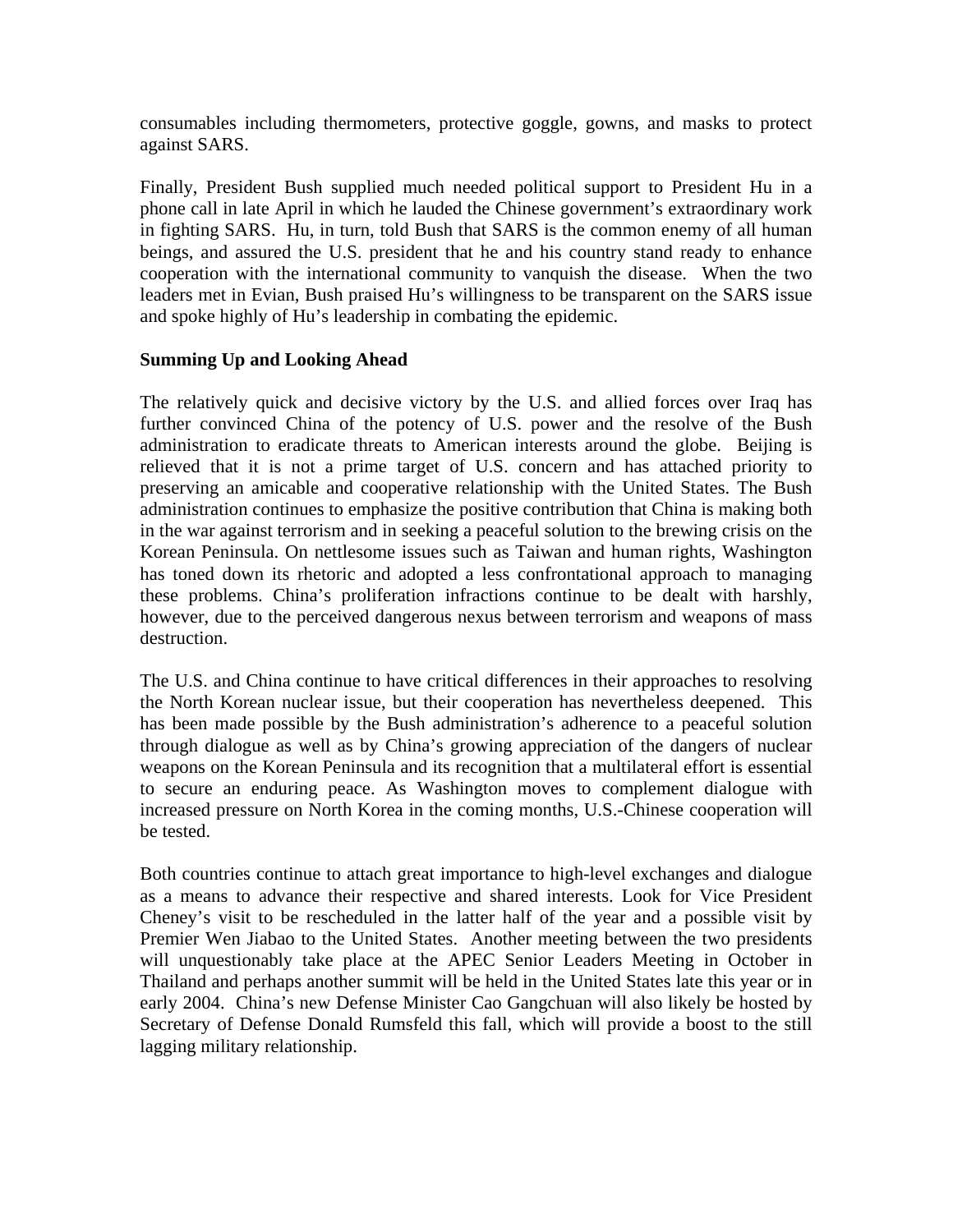## **Chronology of U.S.-China Relations April-June 2003**

**April 4, 2003:** HHS Secretary Tommy Thompson and Zhang Wenkang, Chinese Minister of Health, hold 45-minute telephone conversation and agree to increase cooperation to combat SARS.

**April 8, 2003:** Department of State solicits U.S.-based groups' proposals to promote human rights in China, as part of an \$8.5 million project.

**April 8, 2003:** Public Security Minister Zhou Yongkang and U.S. Ambassador to China Clark T. Randt meet to discuss China-U.S. cooperation in the area of law enforcement.

**April 11, 2003:** U.S. announces that it will not sponsor a resolution condemning China for human rights abuses at the UN Human Rights Commission in Geneva.

**April 11, 2003:** Chinese Foreign Minister Li talks by telephone with U.S. Secretary of State Powell; they discuss bilateral ties, the Iraq situation and postwar reconstruction, and exchange views on a peaceful solution to the nuclear issue in North Korea.

**April 20, 2003:** Chinese government acknowledges that the number of SARS cases in Beijing far exceeded numbers previously reported and sacks the health minister and the mayor of the city.

**April 22, 2003:** Chinese President Hu Jintao meets with a U.S. Senate delegation headed by Senate majority leader William H. Frist.

**April 23, 2003:** U.S. envoy Assistant Secretary of State for East Asian Affairs James Kelly arrives in Beijing for three days of meetings with North Korean and Chinese officials.

**April 26, 2003:** Presidents George W. Bush and Hu Jintao discuss by phone the Chinese government's fight against SARS and further cooperation to resolve the issue of North Korea's nuclear weapons.

**April 30, 2003:** The Department of State releases its 2002 annual report on terrorism, entitled "Patterns of Global Terrorism," which documents China's cooperation to date in the war on terrorism.

**May 5, 2003:** Vice Minister of Foreign Affairs Zhou Wenzhong arrives in Washington D.C. to prepare for the Bush-Hu summit planned for June 1.

**May 5, 2003:** U.S. Bureau of Customs and Border Protection of the Department of Homeland Security announces that the Container Security Initiative will be in operation at the port of Hong Kong for cargo containers destined for U.S. ports. Hong Kong joins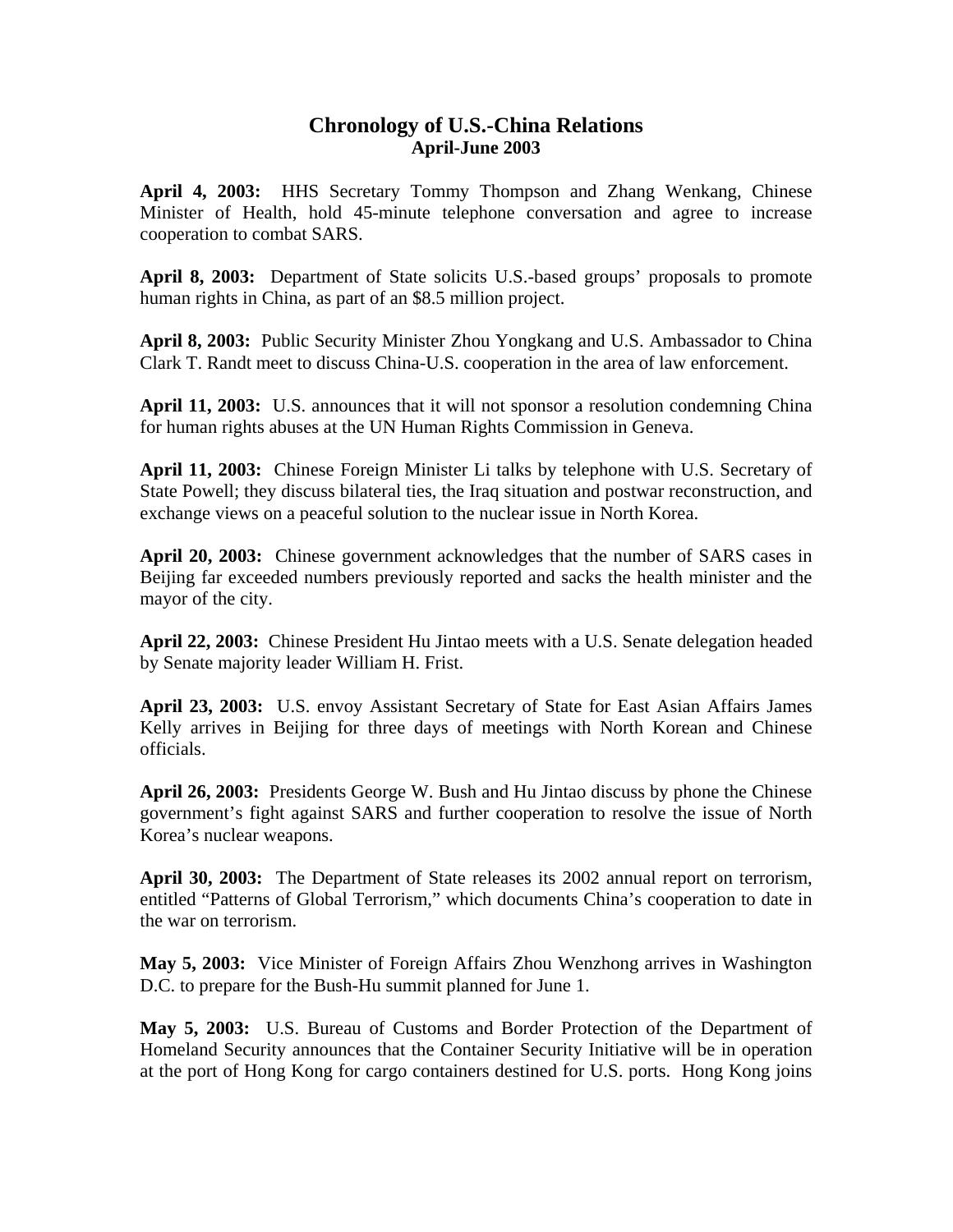the already operational CSI ports of Rotterdam, LeHavre, Bremerhaven, Hamburg, Antwerp, Singapore, Yokohama, Vancouver, Montreal, and Halifax.

**May 6, 2003:** Chinese Vice Premier and Health Minister Wu Yi exchanges views by phone with U.S. HHS Secretary Tommy G. Thompson on strengthening the two nations' cooperation in prevention and treatment of SARS.

**May 6, 2003:** Secretary Powell sends a cable to China's foreign minister to extend condolences over the Chinese submarine mishap in which 70 crew members died.

**May 8, 2003:** Department of State announces a grant of \$500,000 in emergency funds to help China fight SARS. HHS Secretary Thompson proposes a multiyear, multimillion dollar effort to expand collaborative work in epidemiological training and development of greater laboratory capacity in China.

**May 8, 2003:** President Bush submits a report to Congress on Tibet in accordance with the Foreign Relations Authorization Act, 2003 that encourages substantive dialogue between the Chinese government and the Dalai Lama to reach a negotiated settlement and urges the Chinese government to respect the unique religious, linguistic, and cultural heritage of its Tibetan people and to respect their human rights and civil liberties.

**May 9, 2003:** FM Li and Secretary Powell hold a telephone conversation to discuss U.S. proposals to lift sanctions on Iraq, nuclear issues in the DPRK, and China's fight against SARS.

**May 14, 2003:** The House and Senate pass legislation authorizing the secretary of state to initiate a plan to endorse and obtain observer status for Taiwan at the World Health Assembly.

**May 15, 2003:** U.S. Trade Representative Robert Zoellick and Chinese Minister of Commerce Lu Fuyuan exchange opinions in a phone conversation on WTO multilateral trade negotiations.

**May 16, 2003:** A 20-month joint operation by law enforcement agencies of the U.S. and China succeeds in arresting Kin-cheung Wong, a major heroin trafficker.

**May 21, 2003:** FM Li and Secretary Powell again talk on the phone about the postwar reconstruction of Iraq.

**May 23, 2003:** A Federal Register notice is filed announcing the imposition of a twoyear ban on U.S. imports from North China Industries Corporation (Norinco) due to its alleged transfer of missile technology to Iran. The sanctions went into effect May 9, 2003.

**May 27, 2003:** State Department leads talks between Chinese officials and Lodi Gyari, the Dalai Lama's Special Envoy, on May 25 in Shanghai.